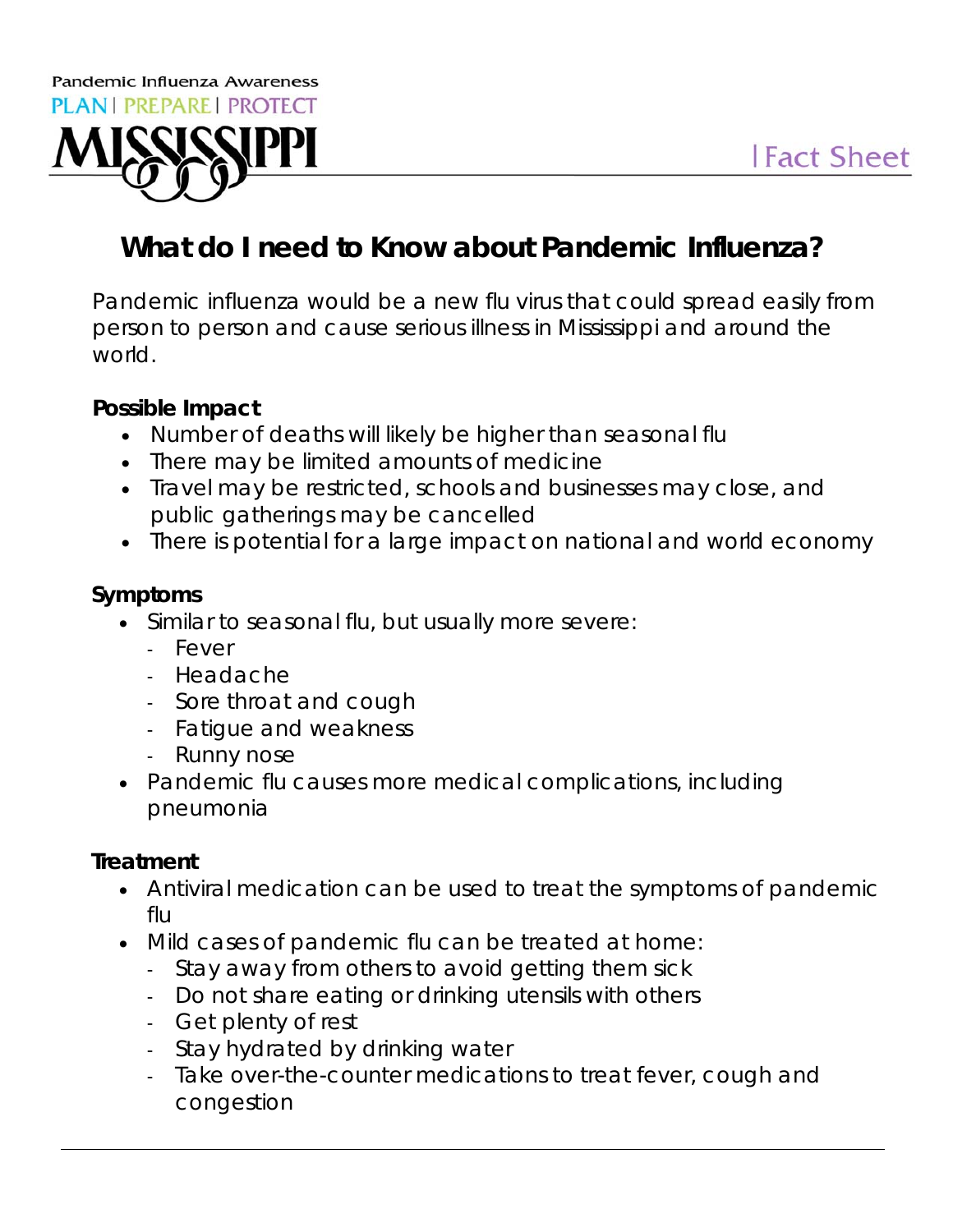- Do not drink alcohol or use tobacco products

#### **Vaccines**

- Seasonal flu vaccines will not protect against pandemic flu, but it is important that you keep your seasonal flu vaccine up-to-date, as it may assist in keeping you healthier
- Scientists will need to analyze the new flu virus in order to develop a vaccine
- It may take several months for a vaccine to be developed once the new virus is discovered

#### **How Can I Prepare?**

- Visit www.pandemicflu.ms.gov for the most current information about pandemic flu
- Make a plan that includes:
	- Alternate child care if schools or daycare centers close
	- What you may need for the care of relatives in your home
	- What to do if your workplace needs to close
- Create an emergency kit with:
	- Two-week supply of water and non-perishable food
	- First aid supplies and prescription medication
	- Contact list and important medical information
	- Radio and extra batteries
- Practice good health habits, such as washing your hands regularly and coughing and sneezing into a tissue or into your upper sleeve
- Work with your relatives, neighbors and community in preparedness efforts

#### **For More Information**

This information is provided by the Mississippi Department of Health. Visit www.pandemicflu.ms.gov, or call 1-866-HLTHY4U (1-866-458-4948).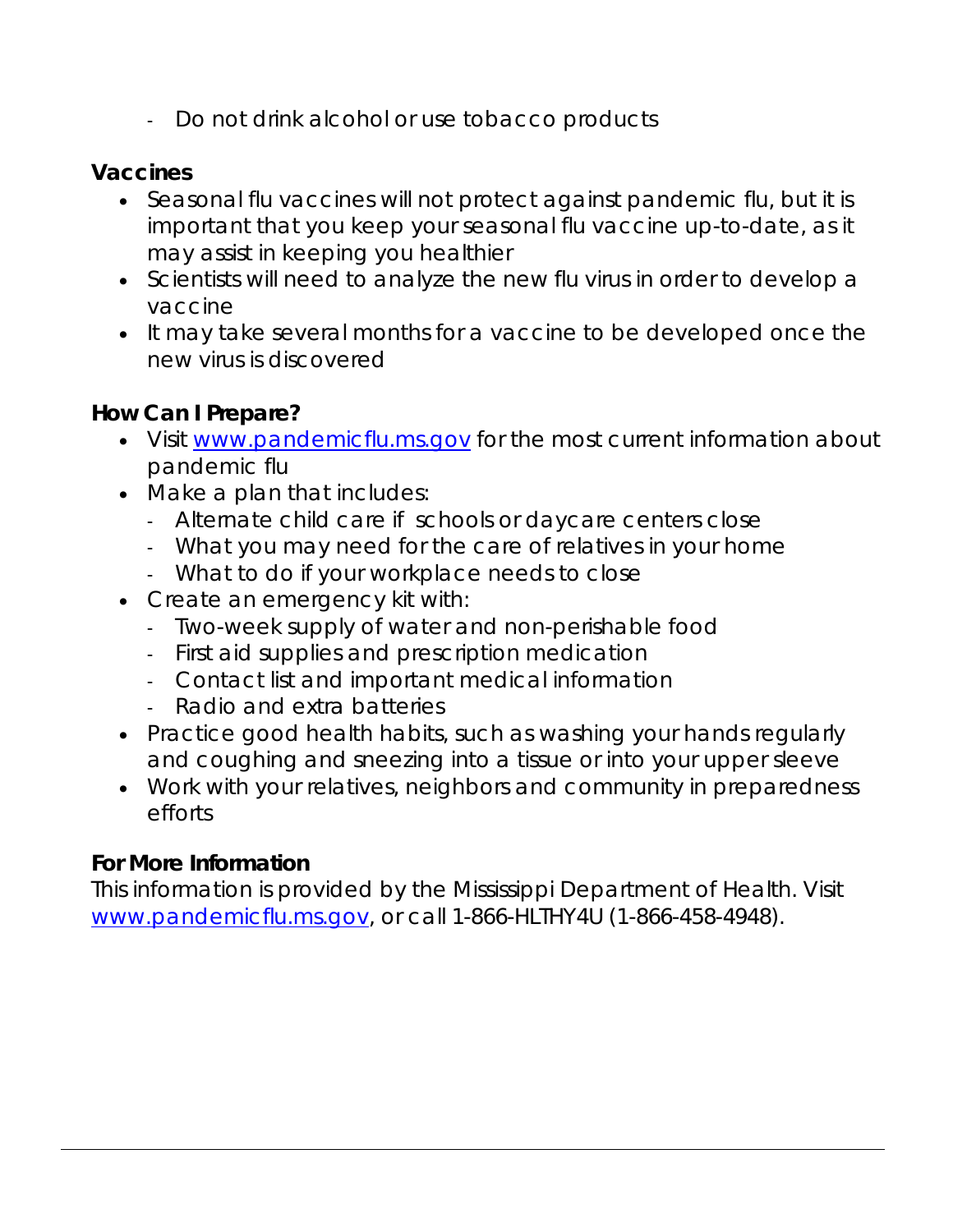# SEASONAL FLU VS. PANDEMIC FLU: *Do You Know The Difference?*

#### **What is seasonal flu?**

Seasonal flu is a common virus that happens every year, usually in winter months. Seasonal flu is not the same as pandemic flu. Seasonal flu is a different virus than pandemic flu, so the current flu shot would not protect against pandemic influenza.

#### **What is pandemic flu?**

Pandemic flu would be a new flu virus. Because it would be new to humans, you would have little natural defense to it. This new virus could spread easily from person to person and cause serious illness in Mississippi and around the world.

There have been three pandemics in the last century—1918, 1957, and 1968. Scientific experts believe that it is not a question of *if*, but *when* and *how severe* the next pandemic will be.

# **SEASONAL FLU** HOW IS SEASONAL FLU *Different From Pandemic Flu?*

#### **Health Implications**

- •Happens every year, usually from October to March
- •People have been exposed to the virus before, and have developed a natural defense against it
- •Healthy adults usually do not get seriously ill
- •Average U.S. deaths are approximately 36,000 per year
- •Symptoms include: fever, cough, runny nose, muscle pain

#### **Medical Resources**

- •Hospitals and clinics can usually meet patients' needs
- •Vaccine is available
- •Medicine is available for everyone who needs it

#### **Impact**

- •People who are sick are encouraged to stay home
- •Mild economic and social impact

### **PANDEMIC FLU**

#### **Health Implications**

- •Happens rarely
- •Population has no previous exposure; little or no natural defense against it
- •Even healthy people may become ill
- •Number of deaths will likely be higher than seasonal flu
- •Symptoms may be more severe than seasonal flu. Complications, such as pneumonia, may happen more often

#### **Medical Resources**

- •Hospitals and clinics may be very busy and crowded
- It may take several months to develop a working vaccine
- •There may be limited amounts of medicine

#### **Impact**

- •Travel may be restricted, schools and businesses may need to close and public gatherings may be cancelled
- •Potential for large impact on national and world economy

## PANDEMIC INFLUENZA *Family Readiness Checklist*

# 3 STEPS TO TAKE:

#### **Talk with Family Members.**

It is important to think about health issues that could happen in a pandemic and how they could affect you and your loved ones. Consider what you will need to care for loved ones in your home. **1**

#### **Store Food and Water.**

During a pandemic, if you cannot get to a store, or if stores are out of supplies, it will be important for you to have extra supplies on hand. Store at least a two-week supply of drinking water and non-perishable food. **2**

#### **Create a Medical Supply Kit.**

Include prescription medication, pain relievers, stomach remedies, cough and cold medicines, vitamins, and first aid materials. **3**

# CREATE A *Family Emergency Health Information Sheet*

If a mass vaccination clinic is set up in your community, you may need to provide as much information as you can about your medical history when you go, especially if you have a serious health condition or allergy. Fill in information for each family member in the space provided on the next page, or create your own chart with family health information. This information sheet can also be used for other emergencies.